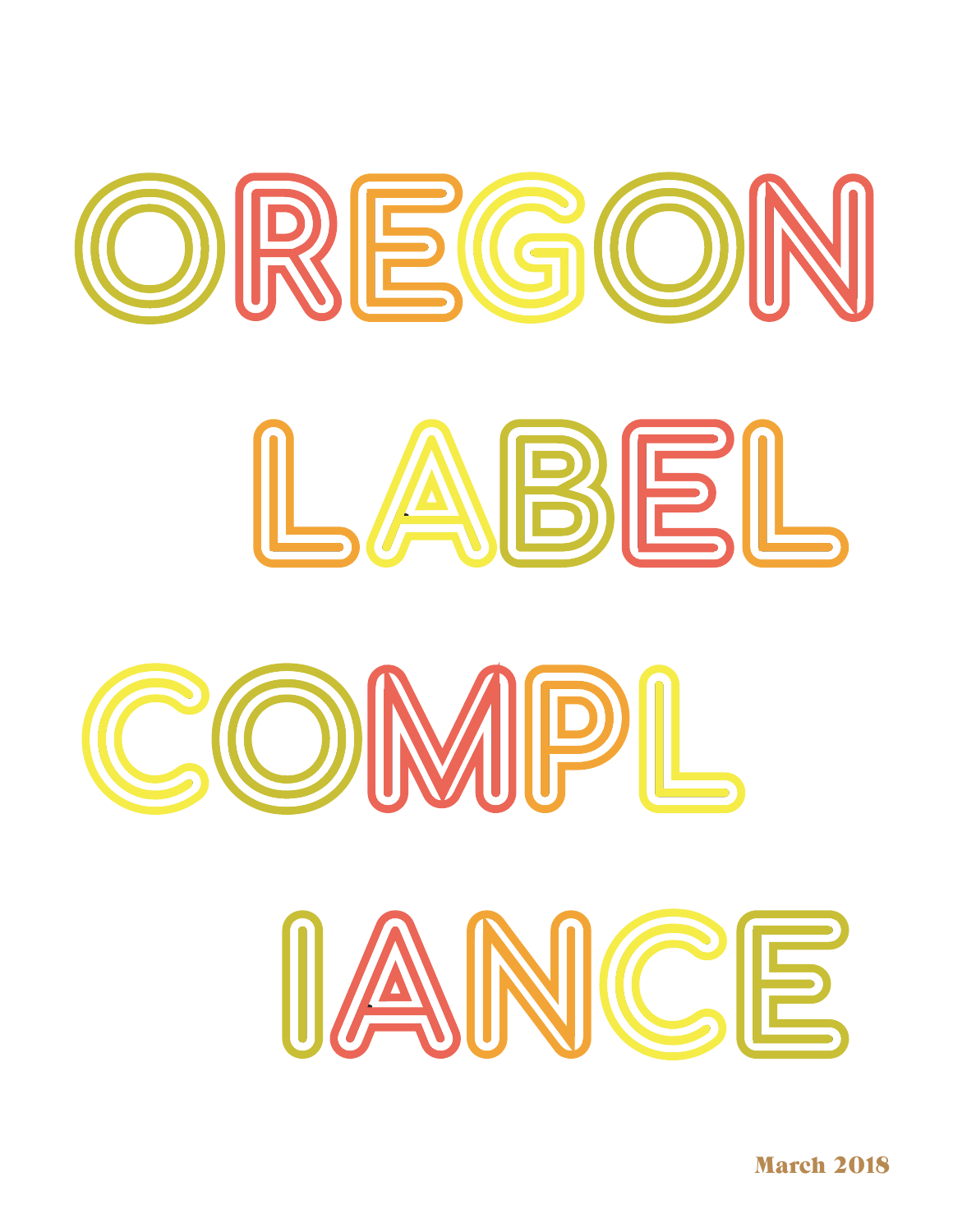Navigating the world of legal pot compliance is a headache. On top of that, design is an increasingly important factor in business. Researchers found that colors and visuals increase the willingness to read by 80%.

Packaging design is a perfect opportunity to highlight or elevate an already amazing product. Yet you, the owner, are responsible

### "Proper labeling is more than just brand collateral, they are information panels for customers to see if your product will work with their bodies."

2

3

4

for proper labeling. In the absence of a federally regulated market, state law takes over to create the guidelines.

De Facto Standards

# Oregon Guidelines

## **Conclusion**

Labeling regulations are really striving for two things: clear communication about the product and public safety. Proper labeling is more than just brand collateral, they are information panels for your customers to see if your product will work with their bodies

I created this guide for cannabis brands in Oregon as a resource. If you are out of state, it is important that you review the laws in your state. If you have any questions or comments, feel free to reach out via my website or on social media.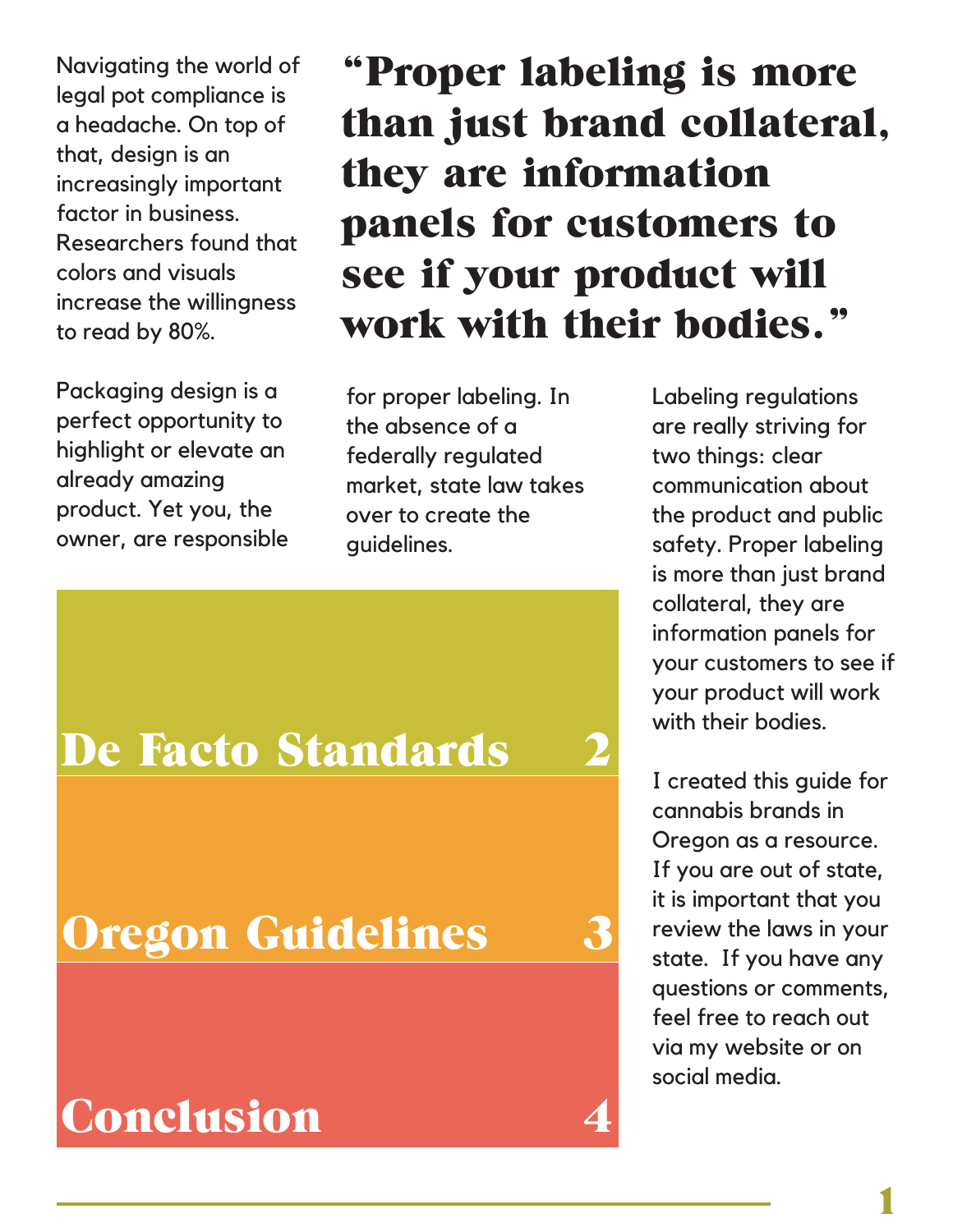# The De Facto Standards for Compliant Cannabis Labels

Top rules for any cannabis packaging: containers must be opaque and any designs, branding, or artwork cannot appeal to children. Once those bases are covered, then we move on to content.

For all packaging there is a principal display panel and an information panel. Most regulatory figures have strict rules about what needs to appear on the principal panel. Aside from your brand name, product

identification, and contact info, you should include specific information that will assist your customer to understand and properly use your product, in English.

Some of that information includes the THC and CBD content of the product, recommended dosage and usage, quantity, and specific warnings. To make labels clear including warnings like "Keep out of reach of children" and "This product has an intoxicating effect".

If you're labeling an edible it's important to include any allergen warnings and experiation dates.

On the information panel most guidelines ask that ingredients be organized by their weight, heavy to light.

Of course, the above aren't blanket rules for everyone but general guidelines for label content. To be certain, check with your regulatory authority for more information on labeling products.



#### But what about our inner child?

"Appealing to children" can be a fine line with some brands. To be safe, avoid cartoon animals, caricatures, or photography of kids. Do go crazy with color.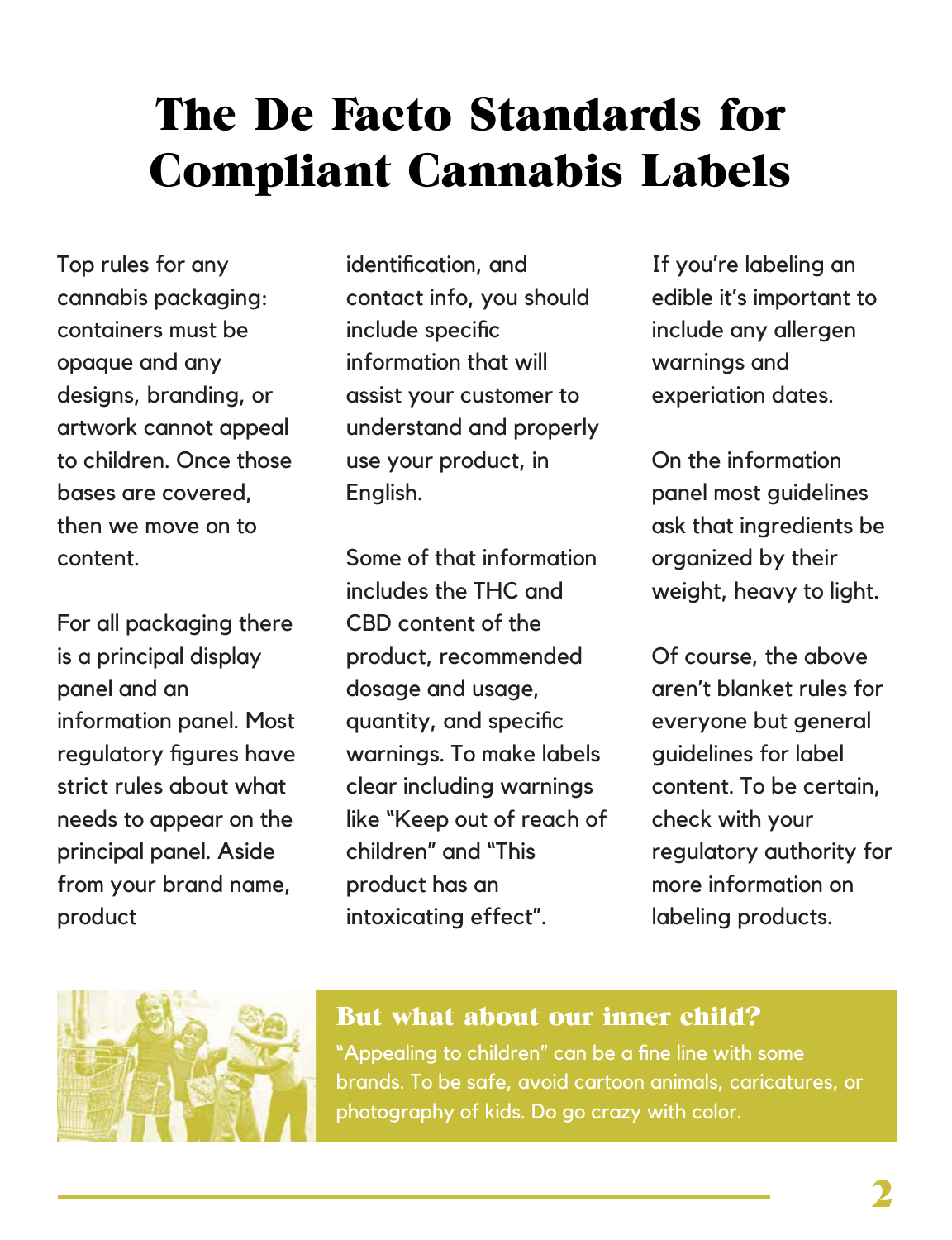Oregon has it's own set of labeling guidelines to abide by. The most important is the marijuana universal symbol.



The symbol needs to be at least .48 inches wide by .35 inches high to remain compliant. If your product is medicinal, you also need the below symbol somewhere on your packaging.



Forgetting these icons means immediate

rejection from OLCC.

It is also wise to add the activation time, or how long it takes for someone to "feel" the product. You can represent this as a symbol or stated in plain text. Oregon guidelines require this but it's also seen as an informative kindness for any new users.

Another point for public safety, adding lab test results. This includes batch testing numbers and the dates the product was tested.

This probably feels like a ton of information to get

Beginning October 1st, 2016 all labels must be pre-approved by OLCC before being transferred to a dispensary for sale.

#### No Approval Needed!

If your label follows guidelines but is free of any graphics, photography, logos, or additional info anywhere on the package

on one panel. Luckily, the OLCC recognized this and has allowed the use of accordian labels, additional pamphlets, or an outer container on small products.

If using the latter, don't be afraid to repeat yourself. Even if you stated the required information on the inner container, OLCC still requires that information to be placed on the outside container as well.